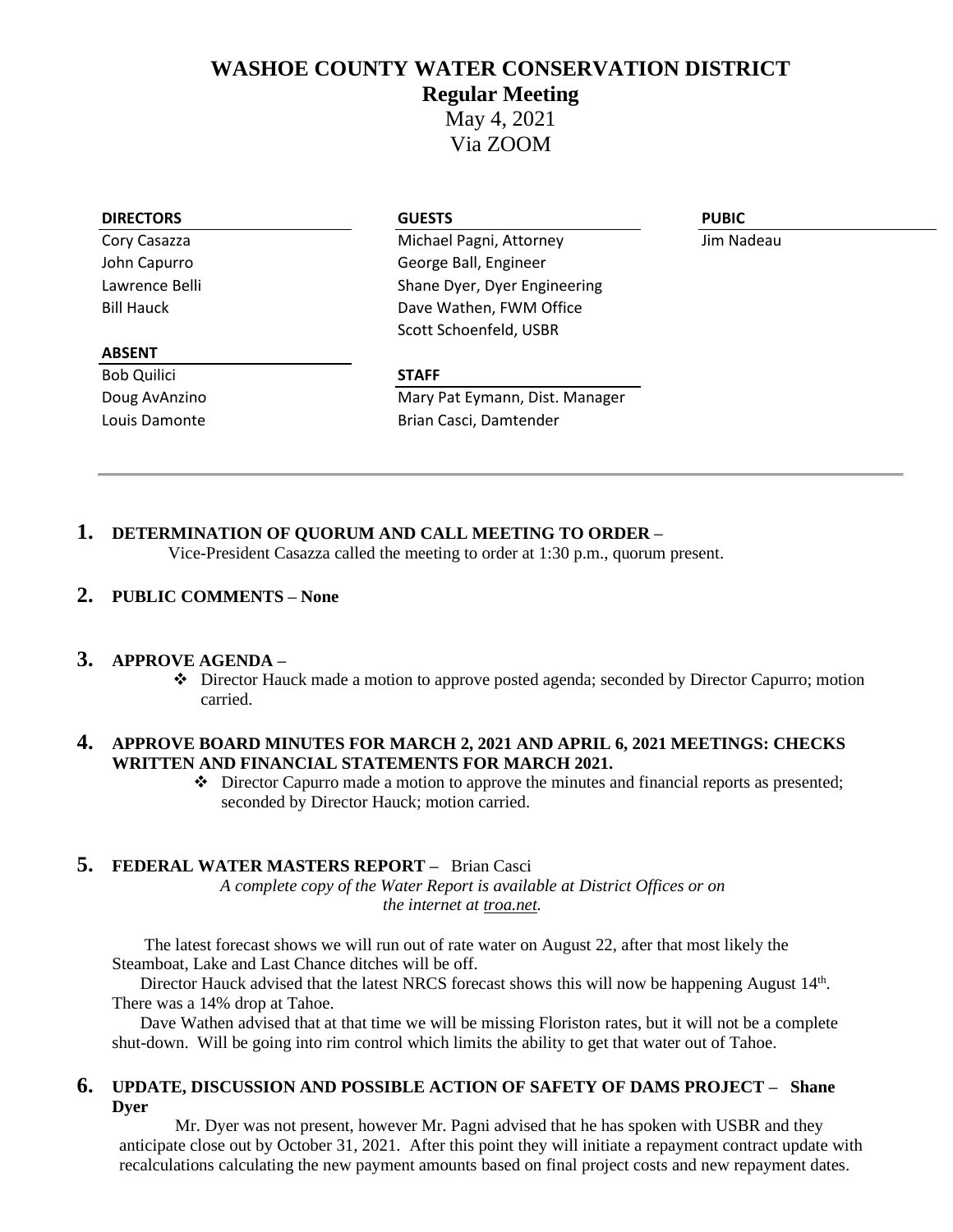USBR anticipates this will be finalized by January 2022 and repayment amounts should then start in February of March of 2022.

# **7. DISCUSSION AND POSSIBLE ACTION AND DIRECTION TO STAFF ON FEDERAL ENERGY REGULATORY COMMISSION (FERC) PRELIMINARY PERMIT FOR A POWER PLANT AT BOCA DAM. – Shane Dyer**

Mr. Dyer was not present, however Scott Schoenfeld advised that there is nothing new on this the Tribe is still waiting for grant money.

#### **8. DISCUSS AND POSSIBLE ACTION/APPROVAL OF USGS SSTREAM GAUGING PROGRAM FOR 2021-2022 IN THE AMOUNT OF \$9,701 AND JOING FUNDING AGREEMENT - Staff**

❖ Director Hauck made a motion to approve the USGS Stream Gauging Program contract and payment as presented; seconded by Director Capurro; motion carried.

# **9. DISCUSSION AN DPOSSIBLE ACTION ON INCREASE IN CONTRACT SERVICE FEES WITH THE CARSON TRUCKEE WATER CONSERVANCY DISTRICT – Director Capurro**

Director Capurro advised the Board that the amount CTWCD pays the District for services has not been raised since 2017 and the amount of work now from the CTWCD has increased to an equal amount as the WCWCD. Therefore, there is a short fall in the amount being charged at this point an increase of \$11,000. The CTWCD has approved paying the increase with a new rate of \$52,600 per year with a yearly review.

> ❖ Director Capurro made a motion to increase the rate charged by WCWCD to the CTWCD to increase to \$52,600 per year and reviewed each year: seconded by Director Hauck; motion carried.

### **10. DISCUSSION AND ACTION ON APPROVAL OF BUDGET FOR FISCAL YEAR 2021-2022 – Staff**

A copy of the proposed budget for FY 2021-2022 was presented to the Board (available at District offices).

> ❖ Director Hauck made a motion to approve the FY2021-2022 budget as presented; seconded by Director Capurro; motion carried.

# **11. REPORT ON DECLARATIONS OF CANDIDACY RECEIVED FROM DIRECTOR CANIDATES FOR DISTRICT NO. 1, NO. 4, NO. 5, AND NO. 7; CONFIRMATION OF ELECTION OF UNCONTESTED DIRECTOR NOMINEES TO BOARD PURSUANT TO NRS 539.117 AND DIRECTION TO STAFF ON CONTESTED NOMINATIONS OR VACANCIES – Michael Pagni**

Received uncontested declarations of candidacy for Districts 1, 5 and 7. The Board can confirm the election of these Districts. There were no candidate declarations received for District 4 which was formerly held by Bob Quilici which creates a vacancy.

> $\bullet$  Director Hauck made a motion to approve the election of Lawrence Belli for District 1, Doug Avanzino for District 5 and Louis Damonte, Jr. for District 7; seconded by Director Capurro; motion carried.

Pursuant to NRS 539.367 the Board has the power to fill the vacancy by the appointment of a qualified elector from District 4. Qualifications are a U.S. Citizen, 18 years of age and a holder of water rights located on lands in said District (4). Generally, District 4 is located from Virginia St. on the West, Moana Lane to Steamboat Creek and south to the Damonte Ranch. Different approaches to bring nominations forward are: 1. Directors could provide names to staff and the names could be brought forward to the Board as nominees and could be discussed at a future meeting or 2. Advertise a notice of interest in the newspaper. Director Hauck felt that it may be a good idea to advertise in other spots beside the RGJ. Director Hauck advised that he forward to staff various ways to advertise that TMWA has used.